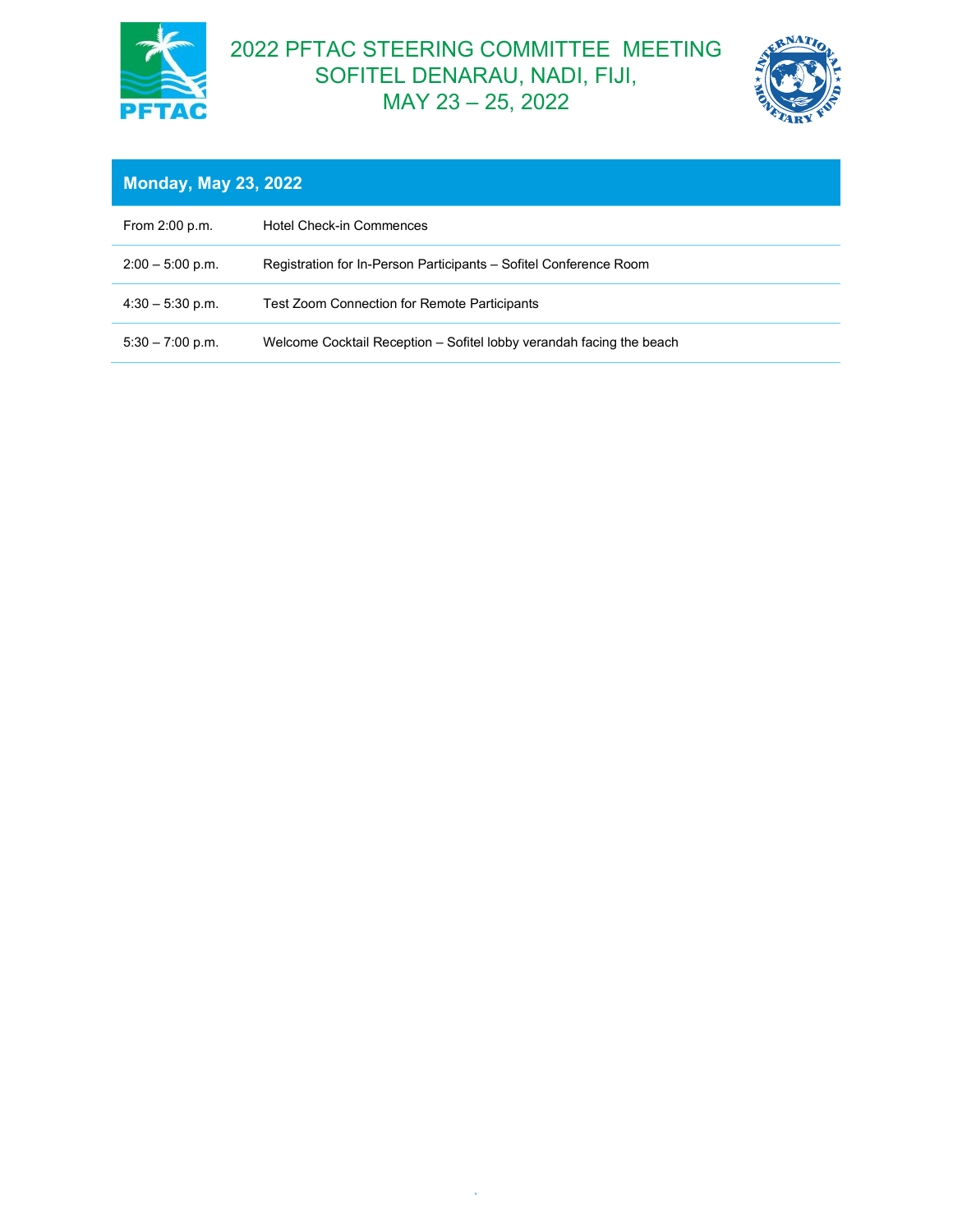## **Tuesday, May 24, 2022**

| Please be seated or connected no later than 9:45am for arrival of dignitaries                                                                                                                                                                                                                                                                                                                                              |
|----------------------------------------------------------------------------------------------------------------------------------------------------------------------------------------------------------------------------------------------------------------------------------------------------------------------------------------------------------------------------------------------------------------------------|
| Opening Prayer, Mr. Iulai Lavea, PFTAC PFM Advisor<br>Introduction of Guests, Mr. David Kloeden, PFTAC Director                                                                                                                                                                                                                                                                                                            |
| Keynote speech/presentation, Dr. Bo Li, IMF Deputy Managing Director                                                                                                                                                                                                                                                                                                                                                       |
| Fiji Government Response, Hon. Aiyaz Sayed-Khaiyum, Attorney-General and Minister for<br>Economy                                                                                                                                                                                                                                                                                                                           |
| Ceremonial Signing of Memorandum of Understanding for PFTAC Hosting Agreement between<br>Government of Fiji and IMF. DMD Li and Minister Sayed-Khaiyum                                                                                                                                                                                                                                                                     |
| Official and Group Photographs - followed by departure of Minister                                                                                                                                                                                                                                                                                                                                                         |
| Morning Tea                                                                                                                                                                                                                                                                                                                                                                                                                |
| <b>Continuation of PFTAC Steering Committee Meeting</b><br><b>Phase VI Overview and Donor Feedback</b>                                                                                                                                                                                                                                                                                                                     |
| Overview of Steering Committee Agenda, SC Chair                                                                                                                                                                                                                                                                                                                                                                            |
| Overview of Phase VI of PFTAC operations and funding, David Kloeden, PFTAC Director                                                                                                                                                                                                                                                                                                                                        |
| Member Country Observations of PFTAC support<br>Fiji - Shiri Gounder, Permanent Secretary Ministry of Economy<br>Cook Islands - Garth Henderson, Financial Secretary, Ministry of Finance &<br>Development<br>Solomon Islands - Luke Forau, Governor Central Bank of Solomon Islands                                                                                                                                       |
| Comments by DMD Li on future role and importance of PFTAC                                                                                                                                                                                                                                                                                                                                                                  |
| Observations and Comments about future support by Phase V PFTAC donors (Asian<br>Development Bank, Australia, Canada, European Union, Korea, New Zealand, and United States)<br>and potential future donors (United Kingdom)                                                                                                                                                                                               |
| Summing up of Phase VI priorities and support, Mr. Todd Schneider, APD/Pacific Division Chief                                                                                                                                                                                                                                                                                                                              |
| <b>Steering Committee Governance Issues</b>                                                                                                                                                                                                                                                                                                                                                                                |
| Background presentation and discussion about governance issues under consideration, including<br>initial feedback from survey of SC members, co-led by Chair and Secretary:<br><b>SC Operational Guidelines</b><br>Role and tenure of Chair and possibility of a Vice-Chair<br>Frequency and Modality of Steering Committee Meetings<br><b>Quorum and Constituencies</b><br>Discussions and Decisions on Endorsement Items |
|                                                                                                                                                                                                                                                                                                                                                                                                                            |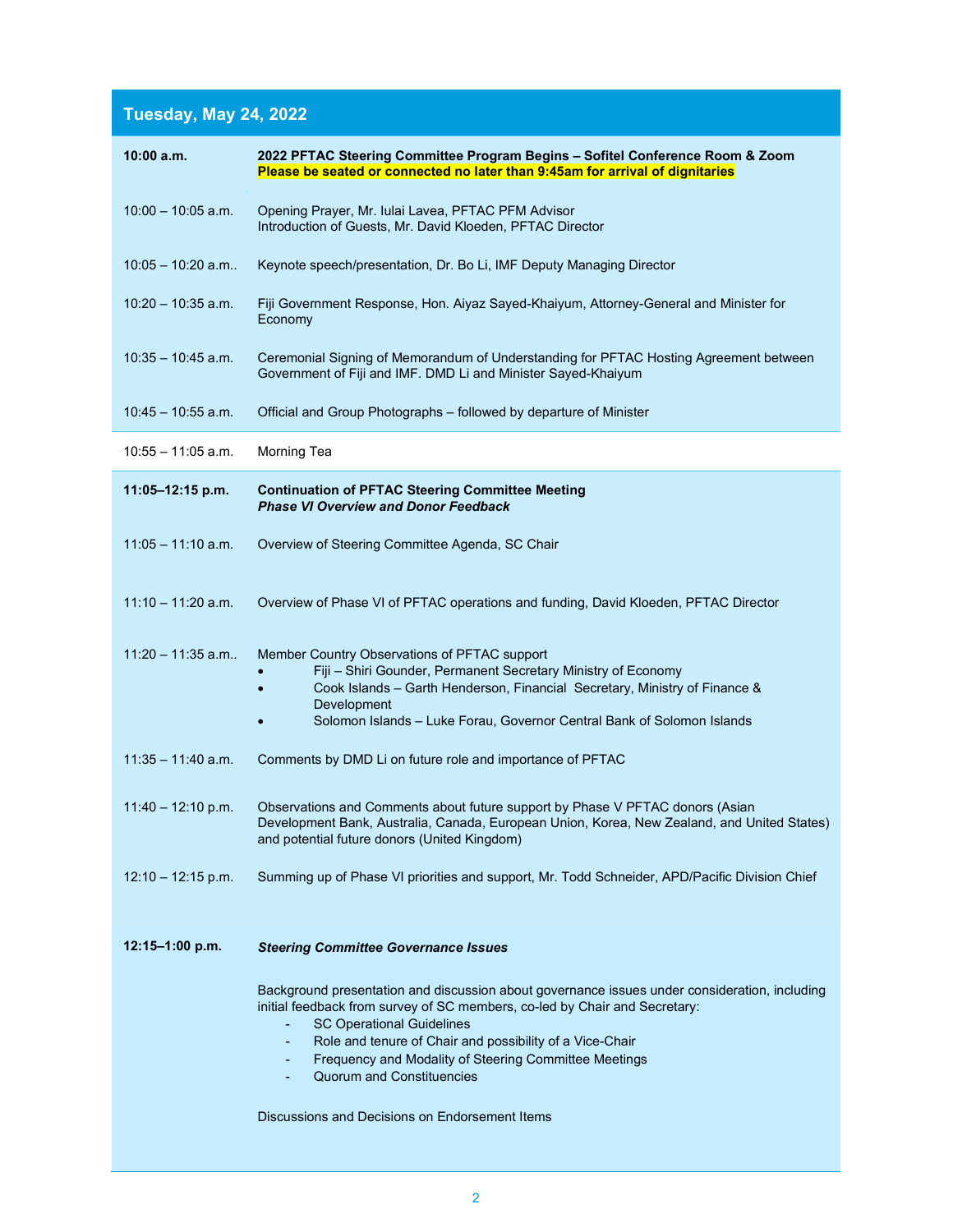## **Tuesday, May 24, 2022**

| <b>Lunch for all Conference Participants</b>                                                                                       |
|------------------------------------------------------------------------------------------------------------------------------------|
| <b>Bilateral Meetings between DMD Li and Country Authorities</b><br>$2:30 - 2:45$ p.m. Solomon Islands<br>$\overline{\phantom{a}}$ |
| $2:50 - 3:05$ p.m. Papua New Guinea<br>$\blacksquare$                                                                              |
| $3:10-3:25$ p.m. Cook Islands<br>$\overline{\phantom{a}}$                                                                          |
| Meeting between DMD Li and IMF/PFTAC Staff                                                                                         |
| Private meeting between Fiji-based IMF and PFTAC staff and DMD Li<br>$\blacksquare$                                                |
| <b>Steering Committee Dinner</b>                                                                                                   |
| In-person participants                                                                                                             |
| Guest-of-Honor: DMD Li<br>$\blacksquare$                                                                                           |
|                                                                                                                                    |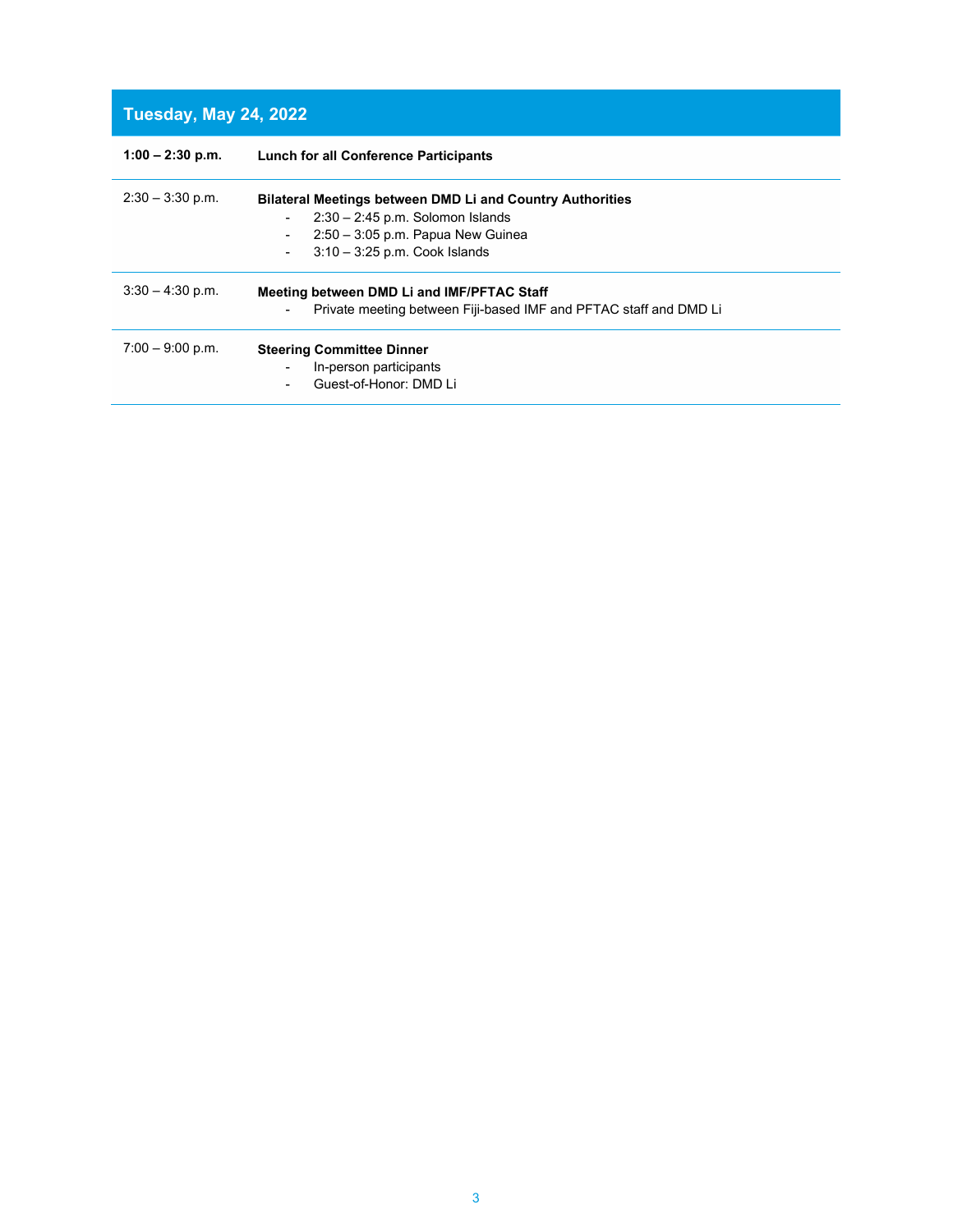## **Wednesday, May 25, 2022**

| $9:00 - 10:00$ a.m.  | Bilateral discussions between Country Authorities and PFTAC advisors and director to discuss<br>work programs and future priorities<br>Up to 4 x 15-minute sessions<br>By prior arrangement with delegations attending in-person<br>۰<br>By Zoom link by prior arrangement with delegations attending virtually<br>٠ |
|----------------------|----------------------------------------------------------------------------------------------------------------------------------------------------------------------------------------------------------------------------------------------------------------------------------------------------------------------|
| $10:30$ a.m.         | 2022 PFTAC Steering Committee Program Begins - Sofitel Conference Room & Zoom                                                                                                                                                                                                                                        |
| $10:30 - 10:35$ a.m. | <b>Recap of Day-1, Todd Schneider, APD Pacific Islands Division Chief</b><br>Overview of Day-2 program, SC Chair                                                                                                                                                                                                     |
| $10:35 - 10:50$ a.m. | <b>Overview of Emerging IMF Gender Strategy</b><br>Presentation by Ms. Lisa Kolovich, SPR Gender Team<br>٠<br>5 minutes of Questions and Answers<br>٠                                                                                                                                                                |
|                      |                                                                                                                                                                                                                                                                                                                      |

| $10:50 - 11:05$ a.m. | <b>Review and Report of FY2022</b><br>Summary of Outturn and Activities, Challenges, Accomplishments, PFTAC Director<br>PFTAC Financial Report, James Yoo, ICD Global Partnerships<br>٠<br><b>Questions and Answers</b> |
|----------------------|-------------------------------------------------------------------------------------------------------------------------------------------------------------------------------------------------------------------------|
| $11:05 - 11:20$ a.m. | Overview of the Macroeconomic Analysis Program                                                                                                                                                                          |
|                      | <b>Resident Advisor Presentation, Andrew Beaumont</b>                                                                                                                                                                   |
|                      | Country Intervention, Mr. Isikeli Voceduadua, Deputy Secretary, Nauru Ministry of<br>Finance                                                                                                                            |
| $11:20 - 11:35$ a.m. | <b>Overview of the Revenue Program</b>                                                                                                                                                                                  |
|                      | Resident Advisor Presentations, Georg Eysselein and Katrina Williams                                                                                                                                                    |
|                      | Country Intervention, Mr. Mark Dixon, CEO Fiji Revenue and Customs Service                                                                                                                                              |
| $11:35 - 11:50$ a.m. | Overview of the Public Financial Management (PFM) Program                                                                                                                                                               |
|                      | Resident Advisor Presentations, Paul Seeds and Iulai Lavea                                                                                                                                                              |
|                      | Country Intervention, Mr. Taufia Patolo, CEO Tuvalu Ministry of Finance                                                                                                                                                 |
| $11:50 - 12:00$ noon | <b>Overview of the Debt Management Program</b>                                                                                                                                                                          |
|                      | Resident Advisor Presentations, Briar Ferguson                                                                                                                                                                          |
|                      | Country Intervention, Mr. Garth Henderson, Financial Secretary, Cook Islands Ministry<br>$\blacksquare$                                                                                                                 |
|                      | of Finance and Development                                                                                                                                                                                              |
| $12:00 - 12:10$ p.m. | Overview of the Financial Sector Supervision Program                                                                                                                                                                    |
|                      | Resident Advisor Presentations, Rajinder Kumar<br>$\blacksquare$                                                                                                                                                        |
|                      | Country Intervention, Governor Luke Forau, Central Bank of the Solomon Islands<br>÷.                                                                                                                                    |
| $12:10 - 12:20$ p.m. | Overview of the Macroeconomic Statistics Program                                                                                                                                                                        |
|                      | <b>Resident Advisor Presentations, Matthew Powell</b><br>÷,                                                                                                                                                             |
|                      | Partner Intervention, Mr. David Abbott, Deputy Director SPC Statistics for Development<br>$\overline{\phantom{a}}$                                                                                                      |
|                      |                                                                                                                                                                                                                         |
| $12:20 - 12:35$ p.m. | Overview of the FY2023 Workplans and Budget                                                                                                                                                                             |
|                      | <b>PFTAC Director David Kloeden</b><br>÷.                                                                                                                                                                               |
|                      | James Yoo, ICD Global Partnerships Division                                                                                                                                                                             |
|                      |                                                                                                                                                                                                                         |
| $12:35 - 12:50$ p.m. | Items for Steering Committee Endorsement                                                                                                                                                                                |
|                      | Consideration of early launch of Phase VI initiatives in FY2023                                                                                                                                                         |
|                      | FY2023 Workplan and Budget                                                                                                                                                                                              |
| $12:50 - 1:00$ p.m.  |                                                                                                                                                                                                                         |
|                      | <b>Meeting Conclusion</b>                                                                                                                                                                                               |
|                      | Summing-Up and Plans for Next Meeting, SC Chair<br>÷.                                                                                                                                                                   |
|                      | Concluding and Farewell Comments, PFTAC Director                                                                                                                                                                        |